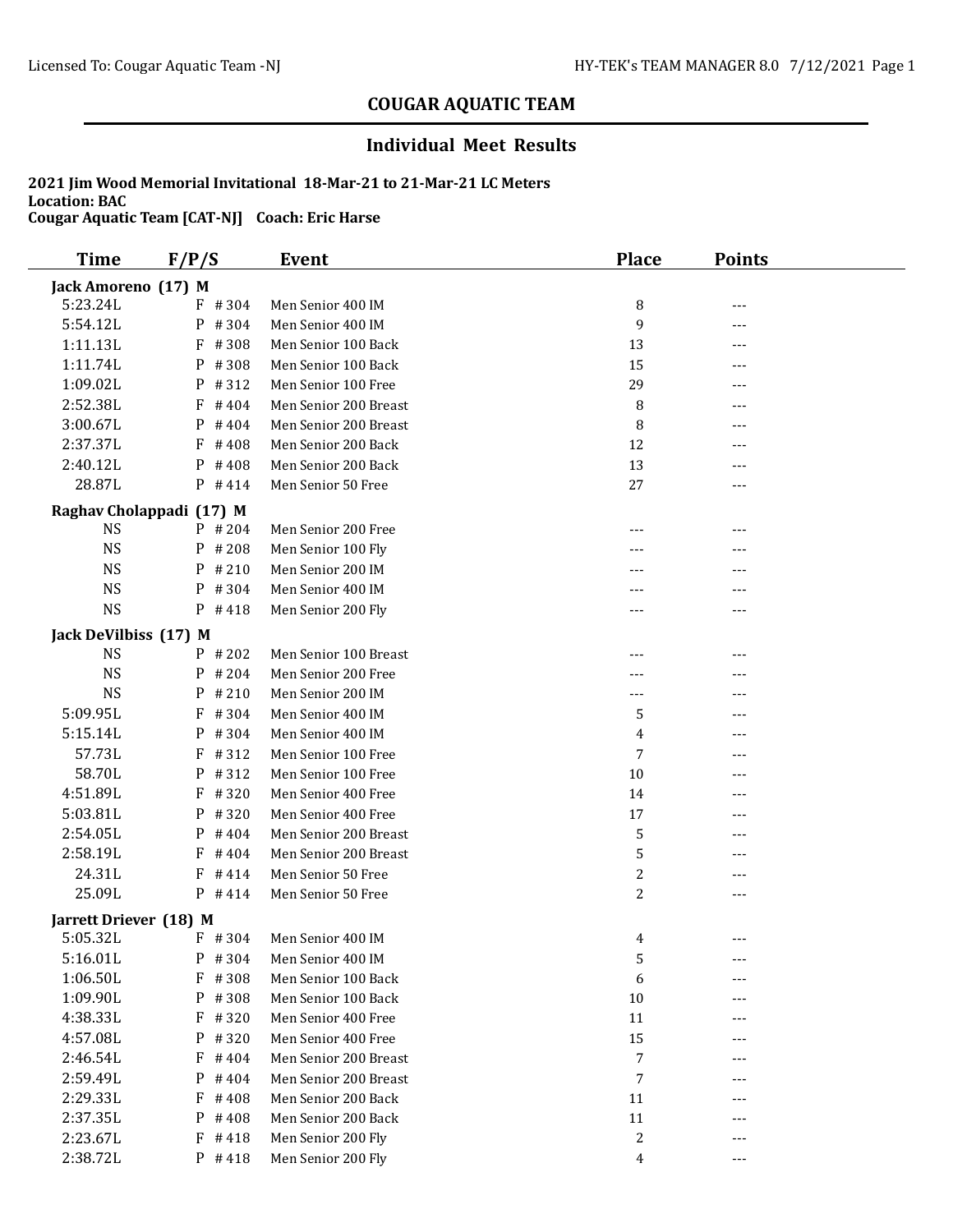### **Individual Meet Results**

| <b>Time</b>             | F/P/S     | <b>Event</b>           | <b>Place</b>   | <b>Points</b> |  |  |
|-------------------------|-----------|------------------------|----------------|---------------|--|--|
| Lindsay Driever (16) W  |           |                        |                |               |  |  |
| <b>NS</b>               | $P$ # 203 | Women Senior 200 Free  | ---            | $---$         |  |  |
| <b>NS</b>               | $P$ # 207 | Women Senior 100 Fly   | $---$          | $---$         |  |  |
| 1:09.26L                | P #311    | Women Senior 100 Free  | 24             | ---           |  |  |
| 4:53.43L                | $F$ #319  | Women Senior 400 Free  | 15             | $---$         |  |  |
| 5:02.43L                | P #319    | Women Senior 400 Free  | 15             | $---$         |  |  |
| 19:04.55L               | $F$ #401  | Women Senior 1500 Free | 6              | $---$         |  |  |
| 31.21L                  | $P$ # 415 | Women Senior 50 Free   | 22             | $---$         |  |  |
| 2:48.30L                | $F$ #419  | Women Senior 200 Fly   | 11             | $---$         |  |  |
| 2:55.91L                | $P$ #419  | Women Senior 200 Fly   | 11             | $---$         |  |  |
| Logan Driever (16) M    |           |                        |                |               |  |  |
| 5:11.54L                | F #304    | Men Senior 400 IM      | 6              | $---$         |  |  |
| 5:23.13L                | P #304    | Men Senior 400 IM      | $\sqrt{ }$     | $---$         |  |  |
| 1:01.97L                | P #312    | Men Senior 100 Free    | 24             | $---$         |  |  |
| 4:39.02L                | $F$ #320  | Men Senior 400 Free    | 12             | ---           |  |  |
| 4:46.95L                | $P$ # 320 | Men Senior 400 Free    | 13             | $---$         |  |  |
| 29.11L                  | $P$ #414  | Men Senior 50 Free     | 28             | ---           |  |  |
| 2:24.75L                | $F$ #418  | Men Senior 200 Fly     | 3              | $---$         |  |  |
| 2:29.28L                | $P$ # 418 | Men Senior 200 Fly     | 2              | $---$         |  |  |
| 18:37.05L               | $F$ #422  | Men Senior 1500 Free   | 8              | $---$         |  |  |
| Brendan Guiliano (16) M |           |                        |                |               |  |  |
| 2:16.16L                | $F$ # 204 | Men Senior 200 Free    | 15             | ---           |  |  |
| 2:17.59L                | $P$ # 204 | Men Senior 200 Free    | 17             | $---$         |  |  |
| 1:07.47L                | $F$ # 208 | Men Senior 100 Fly     | $\overline{7}$ | $---$         |  |  |
| 1:07.80L                | $P$ # 208 | Men Senior 100 Fly     | 7              | $---$         |  |  |
| 2:29.72L                | $F$ # 210 | Men Senior 200 IM      | 11             |               |  |  |
| 2:32.19L                | $P$ # 210 | Men Senior 200 IM      | 13             | $---$         |  |  |
| 5:20.23L                | $F$ # 304 | Men Senior 400 IM      | $\overline{7}$ | $---$         |  |  |
| 5:22.07L                | P #304    | Men Senior 400 IM      | 6              | $---$         |  |  |
| 1:09.72L                | $F$ # 308 | Men Senior 100 Back    | 11             | $---$         |  |  |
| 1:10.54L                | P #308    | Men Senior 100 Back    | 13             | ---           |  |  |
| 4:53.03L                | F #320    | Men Senior 400 Free    | 15             | $---$         |  |  |
| 5:00.18L                | P #320    | Men Senior 400 Free    | 16             | $---$         |  |  |
| 2:28.27L                | F<br>#408 | Men Senior 200 Back    | 7              | $---$         |  |  |
| 2:32.33L                | P<br>#408 | Men Senior 200 Back    | 8              | ---           |  |  |
| 28.14L                  | P #414    | Men Senior 50 Free     | 21             | ---           |  |  |
| 2:35.32L                | F<br>#418 | Men Senior 200 Fly     | 5              | ---           |  |  |
| 2:41.12L                | $P$ #418  | Men Senior 200 Fly     | 5              | $---$         |  |  |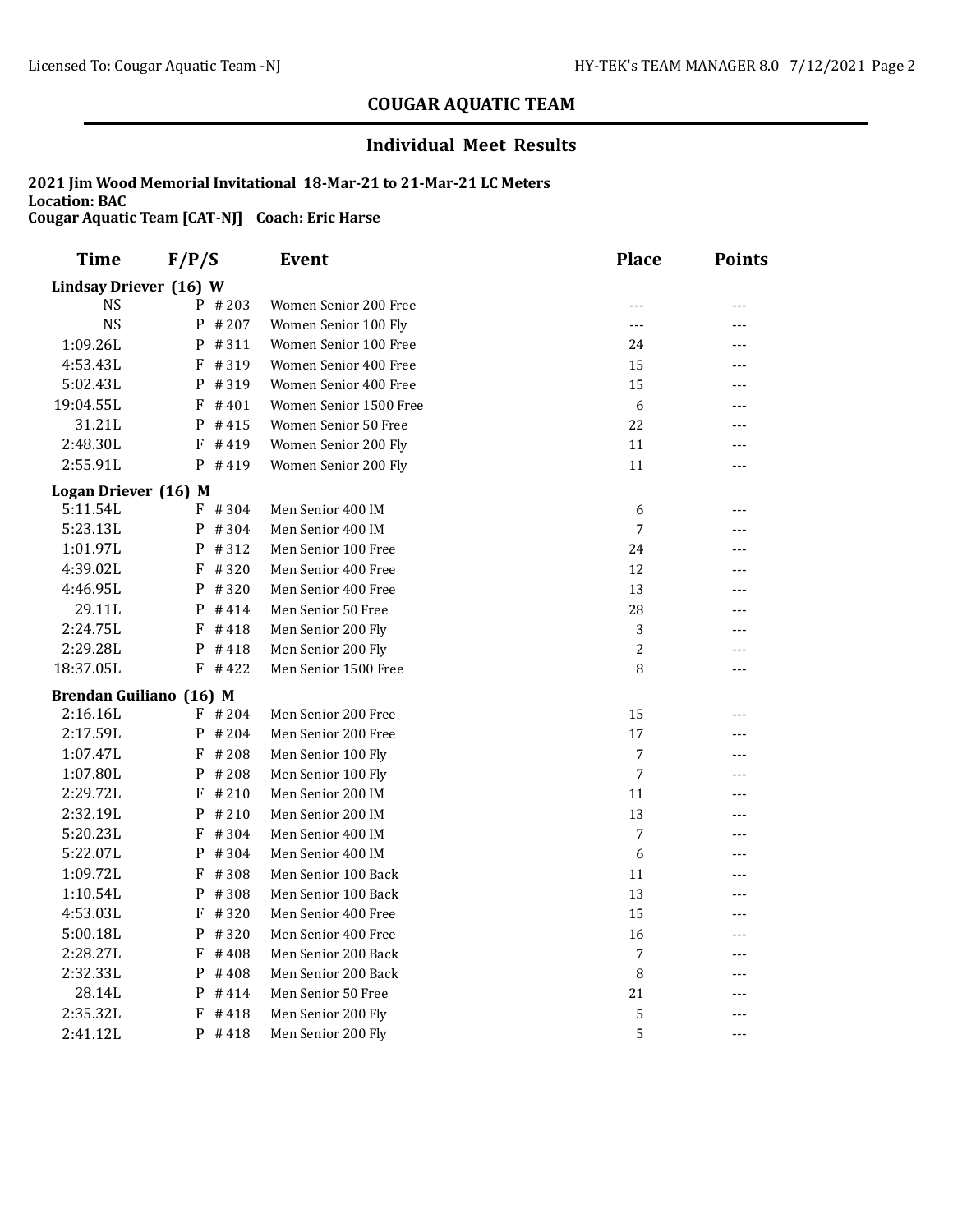### **Individual Meet Results**

| Time                | F/P/S                   | <b>Event</b>           | <b>Place</b>   | <b>Points</b> |  |
|---------------------|-------------------------|------------------------|----------------|---------------|--|
| Aryan Kapoor (15) M |                         |                        |                |               |  |
| 1:17.07L            | $F$ # 202               | Men Senior 100 Breast  | 6              | ---           |  |
| 1:18.47L            | P<br>#202               | Men Senior 100 Breast  | 6              | ---           |  |
| 2:18.24L            | #204<br>P               | Men Senior 200 Free    | 18             |               |  |
| 2:30.82L            | #210<br>F               | Men Senior 200 IM      | 13             |               |  |
| 2:34.74L            | #210<br>P               | Men Senior 200 IM      | 15             | ---           |  |
| 1:08.71L            | F<br>#308               | Men Senior 100 Back    | $\overline{7}$ | ---           |  |
| 1:09.04L            | P<br>#308               | Men Senior 100 Back    | 7              | $---$         |  |
| 1:01.44L            | P<br>#312               | Men Senior 100 Free    | 23             | $---$         |  |
| 2:46.45L            | #404<br>F               | Men Senior 200 Breast  | 6              | ---           |  |
| 2:54.39L            | #404<br>P               | Men Senior 200 Breast  | 6              | ---           |  |
| 2:39.13L            | P<br>#408               | Men Senior 200 Back    | 12             |               |  |
| 2:47.93L            | F<br>#408               | Men Senior 200 Back    | 13             | ---           |  |
| 26.51L              | P<br>#414               | Men Senior 50 Free     | 11             | $---$         |  |
| 27.03L              | F<br>#414               | Men Senior 50 Free     | 14             | $---$         |  |
| Gabby Kutsup (16) W |                         |                        |                |               |  |
| 5:14.22L            | P #319                  | Women Senior 400 Free  | 18             | ---           |  |
| 20:27.07L           | $F$ #401                | Women Senior 1500 Free | 11             | ---           |  |
|                     | Alejandra Laynez (15) W |                        |                |               |  |
| 2:19.42L            | $F$ # 203               | Women Senior 200 Free  | 15             | ---           |  |
| 2:22.54L            | #203<br>P               | Women Senior 200 Free  | 16             | ---           |  |
| 1:10.68L            | #207<br>F               | Women Senior 100 Fly   | 12             | ---           |  |
| 1:11.75L            | #207<br>P               | Women Senior 100 Fly   | 11             | ---           |  |
| 2:41.91L            | #209<br>P               | Women Senior 200 IM    | 18             | ---           |  |
| <b>NS</b>           | P<br>#303               | Women Senior 400 IM    | $---$          | $---$         |  |
| <b>NS</b>           | #311<br>P               | Women Senior 100 Free  | $---$          | $---$         |  |
| <b>NS</b>           | P<br>#319               | Women Senior 400 Free  | $---$          | ---           |  |
| 2:38.10L            | F<br>#409               | Women Senior 200 Back  | 11             | $- - -$       |  |
| 2:42.54L            | P<br>#409               | Women Senior 200 Back  | 12             | ---           |  |
| 2:34.93L            | F<br>#419               | Women Senior 200 Fly   | 7              |               |  |
| 2:40.25L            | P<br>#419               | Women Senior 200 Fly   | $\overline{7}$ | $---$         |  |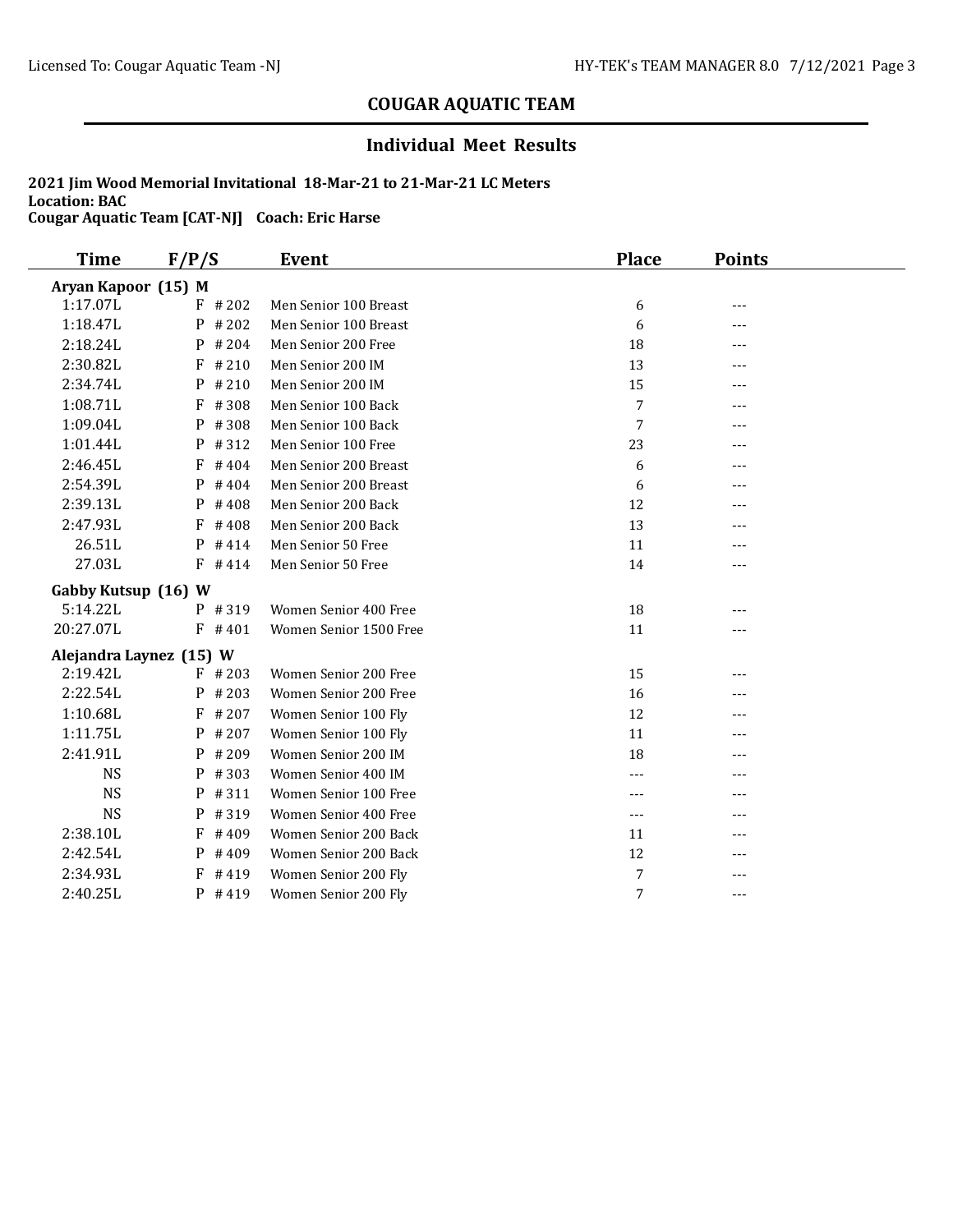### **Individual Meet Results**

| <b>Time</b>            | F/P/S      | Event                   | <b>Place</b>   | <b>Points</b> |  |  |
|------------------------|------------|-------------------------|----------------|---------------|--|--|
| Angel Laynez (16) M    |            |                         |                |               |  |  |
| 2:09.21L               | #204<br>F  | Men Senior 200 Free     | 12             | ---           |  |  |
| 2:15.44L               | P<br>#204  | Men Senior 200 Free     | 15             | ---           |  |  |
| 1:07.56L               | P<br>#208  | Men Senior 100 Fly      | 6              | $---$         |  |  |
| 1:07.59L               | F<br># 208 | Men Senior 100 Fly      | 8              | ---           |  |  |
| 2:31.70L               | P<br>#210  | Men Senior 200 IM       | 11             | ---           |  |  |
| 2:34.81L               | F<br>#210  | Men Senior 200 IM       | 14             | ---           |  |  |
| 1:09.60L               | #308<br>F  | Men Senior 100 Back     | 9              | ---           |  |  |
| 1:09.79L               | P<br>#308  | Men Senior 100 Back     | 9              | ---           |  |  |
| 1:00.60L               | #312<br>P  | Men Senior 100 Free     | 18             |               |  |  |
| 2:29.09L               | F<br>#408  | Men Senior 200 Back     | 9              | ---           |  |  |
| 2:30.52L               | P<br>#408  | Men Senior 200 Back     | $\overline{7}$ | ---           |  |  |
| 26.09L                 | P<br>#414  | Men Senior 50 Free      | 8              | ---           |  |  |
| 26.18L                 | $F$ #414   | Men Senior 50 Free      | 9              | $---$         |  |  |
| Leticia Laynez (14) W  |            |                         |                |               |  |  |
| 1:24.53L               | $F$ # 201  | Women Senior 100 Breast | 6              | ---           |  |  |
| 1:26.83L               | $P$ # 201  | Women Senior 100 Breast | 9              | ---           |  |  |
| 1:12.19L               | F<br>#207  | Women Senior 100 Fly    | 13             | ---           |  |  |
| 1:14.12L               | #207<br>P  | Women Senior 100 Fly    | 13             |               |  |  |
| 2:42.69L               | P<br>#209  | Women Senior 200 IM     | 20             | ---           |  |  |
| 5:38.87L               | F<br>#303  | Women Senior 400 IM     | 5              | ---           |  |  |
| 5:43.95L               | $P$ # 303  | Women Senior 400 IM     | 5              | ---           |  |  |
| 1:08.15L               | P<br>#311  | Women Senior 100 Free   | 23             | ---           |  |  |
| 3:04.42L               | P<br>#405  | Women Senior 200 Breast | 5              | ---           |  |  |
| 3:04.52L               | F<br>#405  | Women Senior 200 Breast | 4              | $---$         |  |  |
| 30.94L                 | P<br>#415  | Women Senior 50 Free    | 21             | ---           |  |  |
| 2:45.39L               | F<br>#419  | Women Senior 200 Fly    | 9              | ---           |  |  |
| 2:49.34L               | P #419     | Women Senior 200 Fly    | 10             | ---           |  |  |
| Charlotte Lepis (17) W |            |                         |                |               |  |  |
| 2:17.06L               | $F$ # 203  | Women Senior 200 Free   | 12             | ---           |  |  |
| 2:20.97L               | #203<br>P  | Women Senior 200 Free   | 15             |               |  |  |
| 1:15.04L               | #207<br>P  | Women Senior 100 Fly    | 16             | ---           |  |  |
| 2:42.84L               | $P$ # 209  | Women Senior 200 IM     | 21             | ---           |  |  |
| 1:12.74L               | F #307     | Women Senior 100 Back   | 11             | ---           |  |  |
| 1:16.14L               | P<br>#307  | Women Senior 100 Back   | 15             | ---           |  |  |
| 1:03.56L               | $F$ # 311  | Women Senior 100 Free   | 13             |               |  |  |
| 1:04.97L               | P #311     | Women Senior 100 Free   | 16             | ---           |  |  |
| 4:51.72L               | F #319     | Women Senior 400 Free   | 13             | ---           |  |  |
| 5:00.58L               | P #319     | Women Senior 400 Free   | 14             | ---           |  |  |
| 2:34.93L               | F<br>#409  | Women Senior 200 Back   | 6              |               |  |  |
| 2:42.06L               | P<br>#409  | Women Senior 200 Back   | 10             |               |  |  |
| 28.44L                 | $F$ #415   | Women Senior 50 Free    | 7              | ---           |  |  |
| 29.02L                 | $P$ #415   | Women Senior 50 Free    | 6              | ---           |  |  |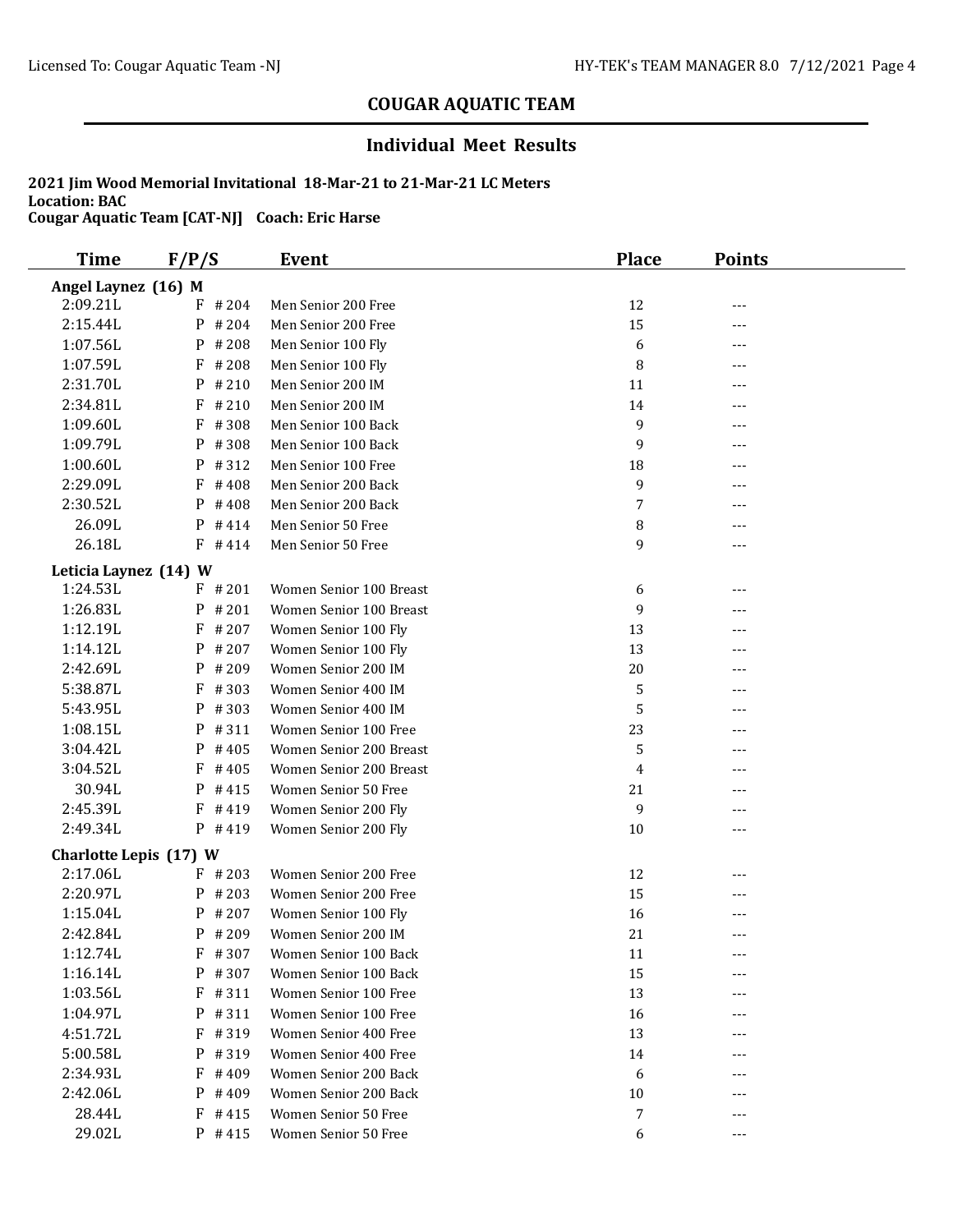### **Individual Meet Results**

| <b>Time</b>          | F/P/S                  | Event                   | <b>Place</b>   | <b>Points</b> |  |  |  |
|----------------------|------------------------|-------------------------|----------------|---------------|--|--|--|
| Devon Muldoon (17) W |                        |                         |                |               |  |  |  |
| 1:19.31L             | $F$ # 201              | Women Senior 100 Breast | 4              | ---           |  |  |  |
| 1:23.00L             | P<br># 201             | Women Senior 100 Breast | 7              | ---           |  |  |  |
| 2:12.74L             | F<br>#203              | Women Senior 200 Free   | 11             | $---$         |  |  |  |
| 2:18.51L             | P<br># 203             | Women Senior 200 Free   | 12             | ---           |  |  |  |
| 2:26.73L             | F<br>#209              | Women Senior 200 IM     | 2              | ---           |  |  |  |
| 2:30.99L             | P<br>#209              | Women Senior 200 IM     | 4              | ---           |  |  |  |
| 5:10.06L             | F<br>#303              | Women Senior 400 IM     | $\mathbf{1}$   | ---           |  |  |  |
| 5:23.73L             | P<br>#303              | Women Senior 400 IM     | $\overline{c}$ |               |  |  |  |
| 1:05.89L             | F<br>#307              | Women Senior 100 Back   | 2              | ---           |  |  |  |
| 1:08.25L             | P<br>#307              | Women Senior 100 Back   | $\overline{c}$ | ---           |  |  |  |
| 4:40.86L             | F<br>#319              | Women Senior 400 Free   | 8              |               |  |  |  |
| 4:45.78L             | P<br>#319              | Women Senior 400 Free   | 8              | ---           |  |  |  |
| 2:51.39L             | F<br># 405             | Women Senior 200 Breast | 2              |               |  |  |  |
| 3:00.27L             | P<br>#405              | Women Senior 200 Breast | 3              | ---           |  |  |  |
| 2:21.83L             | F<br>#409              | Women Senior 200 Back   | $\overline{c}$ |               |  |  |  |
| 2:29.27L             | P<br>#409              | Women Senior 200 Back   | $\overline{c}$ | ---           |  |  |  |
| 28.95L               | P<br>#415              | Women Senior 50 Free    | 5              | ---           |  |  |  |
| 29.02L               | $F$ #415               | Women Senior 50 Free    | 5              | ---           |  |  |  |
| Amanda Rohde (16) W  |                        |                         |                |               |  |  |  |
| 2:25.86L             | $P$ # 203              | Women Senior 200 Free   | 17             | ---           |  |  |  |
| 2:45.23L             | P<br>#209              | Women Senior 200 IM     | 22             | ---           |  |  |  |
| 1:17.04L             | $F$ #307               | Women Senior 100 Back   | 14             |               |  |  |  |
| 1:18.88L             | $P$ # 307              | Women Senior 100 Back   | 17             | ---           |  |  |  |
| 1:06.23L             | P #311                 | Women Senior 100 Free   | 21             | ---           |  |  |  |
| 5:10.90L             | P<br>#319              | Women Senior 400 Free   | 16             | ---           |  |  |  |
| 2:43.20L             | F<br>#409              | Women Senior 200 Back   | 13             | ---           |  |  |  |
| 2:45.38L             | P<br>#409              | Women Senior 200 Back   | 15             | ---           |  |  |  |
| 29.68L               | F<br>#415              | Women Senior 50 Free    | 14             | ---           |  |  |  |
| 29.82L               | $P$ #415               | Women Senior 50 Free    | 14             | ---           |  |  |  |
|                      | David Slowinski (15) M |                         |                |               |  |  |  |
| 1:08.58L             | $P$ # 308              | Men Senior 100 Back     | 6              | ---           |  |  |  |
| 1:09.71L             | $F$ #308               | Men Senior 100 Back     | 5              | ---           |  |  |  |
| 57.03L               | $F$ # 312              | Men Senior 100 Free     | 6              | ---           |  |  |  |
| 58.13L               | #312<br>P              | Men Senior 100 Free     | 7              |               |  |  |  |
| 2:30.11L             | F<br>#408              | Men Senior 200 Back     | 10             |               |  |  |  |
| 2:35.78L             | $P$ # 408              | Men Senior 200 Back     | 10             |               |  |  |  |
| 25.60L               | F<br>#414              | Men Senior 50 Free      | 8              |               |  |  |  |
| 25.87L               | $P$ #414               | Men Senior 50 Free      | 6              | ---           |  |  |  |